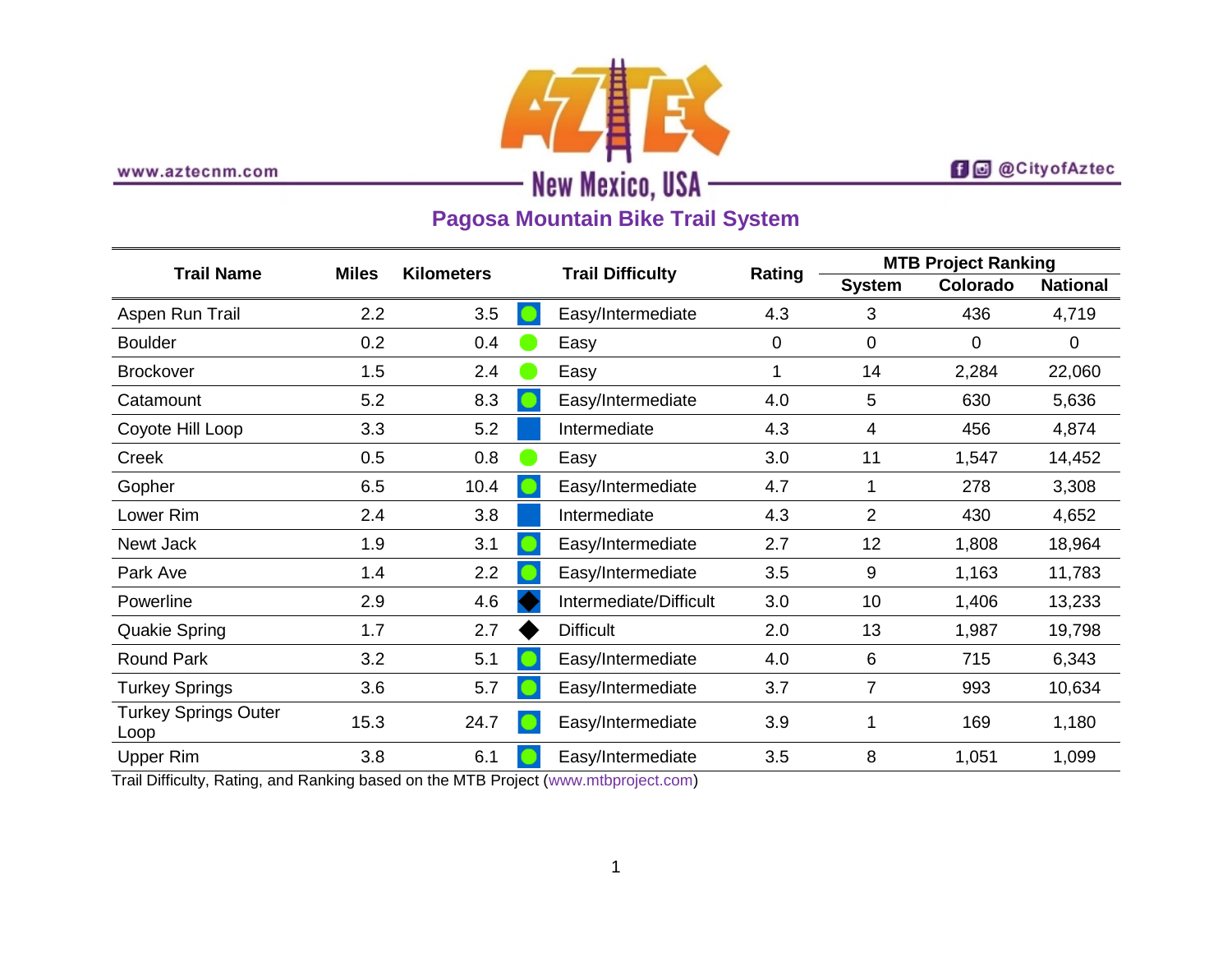### **Trail Difficulty Key**

|   | Easy                      | 5% grade; 2 inch obstacles                               |
|---|---------------------------|----------------------------------------------------------|
|   | Intermediate              | 10% grade; 8 inch obstacles                              |
| ♦ | <b>Difficult</b>          | 15% grade; 15 inch obstacles, occasional harder sections |
| ◈ | <b>Extreme Difficulty</b> | 20% grade, 15+ inch obstacles, many harder sections      |

#### **Land Manager**

San Juan National Forest 15 Burnett Court Durango, CO 81301 (970) 247-4874 [www.fs.usda.gov/sanjuan](http://www.fs.usda.gov/sanjuan)

#### **Trails Maintenance & Development**

Wolf Creek Wheel Club PO Box 3241 Pagosa Springs, CO 81147 [wolfcreekwheelclub.org](http://wolfcreekwheelclub.org/)

## **MTB Project Trail Comments**

Cattle, horses, and wildlife are present in the area. Temporary trail closures can be expected from time to time. Keep all gates closed.

| <b>Aspen Run Trail</b> | Connecting Round Park (304) with Gopher (303), this trail is one of the less frequented, more<br>remote, and pretty much all to yourself trails in the network.                                                                                                                                                                                                                                                                                                                  |  |  |
|------------------------|----------------------------------------------------------------------------------------------------------------------------------------------------------------------------------------------------------------------------------------------------------------------------------------------------------------------------------------------------------------------------------------------------------------------------------------------------------------------------------|--|--|
|                        | Wander along the trail through pine forest on easy, relatively smooth singletrack. You'll hop a log<br>along the way, pass a pond, see some aspens, and roll out through a fun little valley to eventually<br>meet up with Gopher (303) at a beautiful meadow in Peterson Gulch.                                                                                                                                                                                                 |  |  |
| <b>Boulder</b>         | Connecting trail between Catamount and Lower Rim Trail.                                                                                                                                                                                                                                                                                                                                                                                                                          |  |  |
| <b>Brockover</b>       | Brockover Road is closed where this trail begins at the north end. The trail follows the old roadbed<br>on a gentle descent south to connect with Aspen Run Trail (307) and Gopher (303). Typical of old<br>roadbed, it has many rocks and few turns. The trail is easy to lose at the overhead power line where<br>it crosses the old power line road. Stay straight instead of following the power line. The intersection<br>with Gopher (303) is not marked with a sign post. |  |  |
| <b>Catamount</b>       | This main trail through Turkey Springs connects many of the other trails in the area, making the<br>possibilities for loops nearly endless. The trail traverses mainly Pine forest, passing by an occasional<br>pond and wanders through an occasional aspen grove.                                                                                                                                                                                                              |  |  |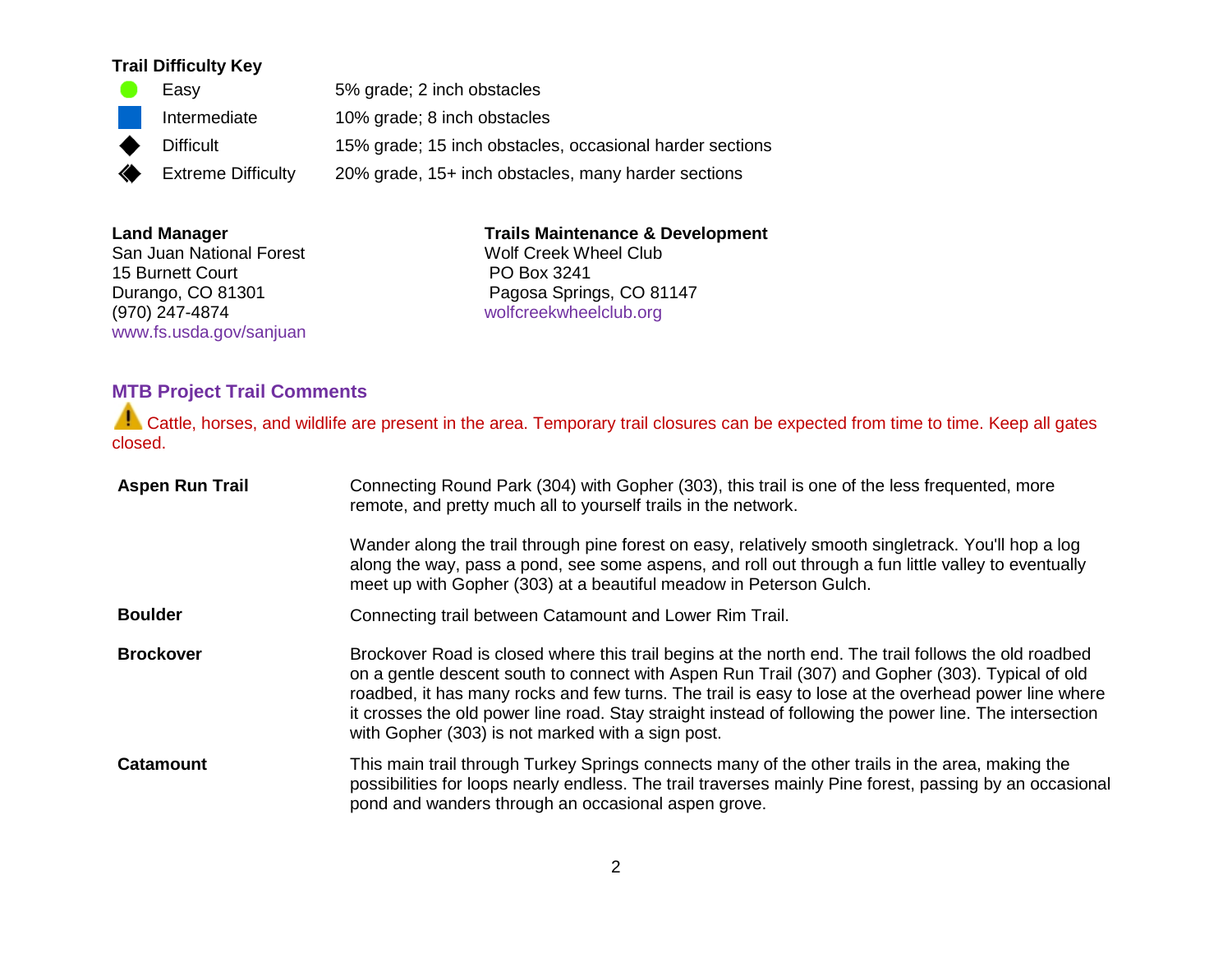|                         | Catamount boasts a gentle grade from one end to the other and avoids old doubletrack and rock for<br>the majority. It begins at Powerline and connects Boulder, Round Park and Creek in the south. It<br>shares a brief roll on rocky doubletrack with Newt Jack before continuing north on singletrack to<br>connect with Park Ave and the namesake Turkey Springs. This trail is just far enough away that<br>cows and other bicycles are the typical encounter, with hikers and runners being more rare.                                                                                                                                                                                             |
|-------------------------|---------------------------------------------------------------------------------------------------------------------------------------------------------------------------------------------------------------------------------------------------------------------------------------------------------------------------------------------------------------------------------------------------------------------------------------------------------------------------------------------------------------------------------------------------------------------------------------------------------------------------------------------------------------------------------------------------------|
| <b>Coyote Hill Loop</b> | This loop is likely best ridden clockwise. Be prepared to encounter hikers going in any direction on<br>this loop. Part of the Turkey Springs trail network, Coyote Hill Loop is connected by a short section of<br>dirt road.                                                                                                                                                                                                                                                                                                                                                                                                                                                                          |
|                         | After leaving the trailhead, the trail wanders up the hill, around a pretty meadow, into a steep section<br>through sagebrush, and tops out to a spectacular view of the mountains. Two-thirds of the loop<br>remains, which is almost all flowing downhill through sagebrush and meadow. A slight uphill grade<br>near the end meets back where the trail began.                                                                                                                                                                                                                                                                                                                                       |
| <b>Creek</b>            | The trail actually connects Catamount with Lower Rim and Upper Rim while providing quick access<br>to Round Park.                                                                                                                                                                                                                                                                                                                                                                                                                                                                                                                                                                                       |
| <b>Gopher</b>           | A fun descent when ridden as part of Turkey Springs Outer Loop. The trail generally follows canyons<br>with some long, gently curving sections combined with shorter, more curvy sections toward its east<br>end. The trail makes a rapid exit from the canyon when the canyon begins to steepen, taking<br>advantage of the more relaxed grades of the mesa typical of the overall Turkey Springs Outer Loop.                                                                                                                                                                                                                                                                                          |
| <b>Lower Rim</b>        | This is one of the more technical trails in Turkey Springs, but only because of its proximity to the<br>steep canyon wall and the frequency of rock encountered along the rim. The western portion of the<br>trail is a gentle meander through Pine and Sage Brush.                                                                                                                                                                                                                                                                                                                                                                                                                                     |
| <b>Newt Jack</b>        | Newt Jack trail begins where Newt Jack road ends. The road once continued where the trail is now,<br>so it is a rocky, eroded, bouncy ride compared to the majority of the Turkey Springs network. One<br>might call it the little brother of Powerline. A good bail-out from the outer loop or Round Park Ave,<br>Newt Jack heads back to the trailhead at "Gate 5" by Upper Rim. Otherwise, most riders use it<br>merely as a connector, choosing the more enjoyable singetrack options in the area.                                                                                                                                                                                                  |
| <b>Park Ave</b>         | Where Catamount takes a sharp right to the north, this trail continues straight toward the northwest.<br>It gently and consistently climbs through Pine forest to connect with Turkey Springs. Either direction<br>at Turkey Springs can create a loop with free flowing descents over long distances. This is a main<br>trail on the Turkey Springs Outer Loop. Avoiding this trail and staying on Catamount will add nearly<br>four miles to the Turkey Springs Outer Loop for those hearty souls who like mileages in multiples of<br>ten (in this case, 20 total).<br>Caution - this trail crosses Newt Jack Road (FS 923) which also serves as a connector for a couple<br>ATV trails in the area. |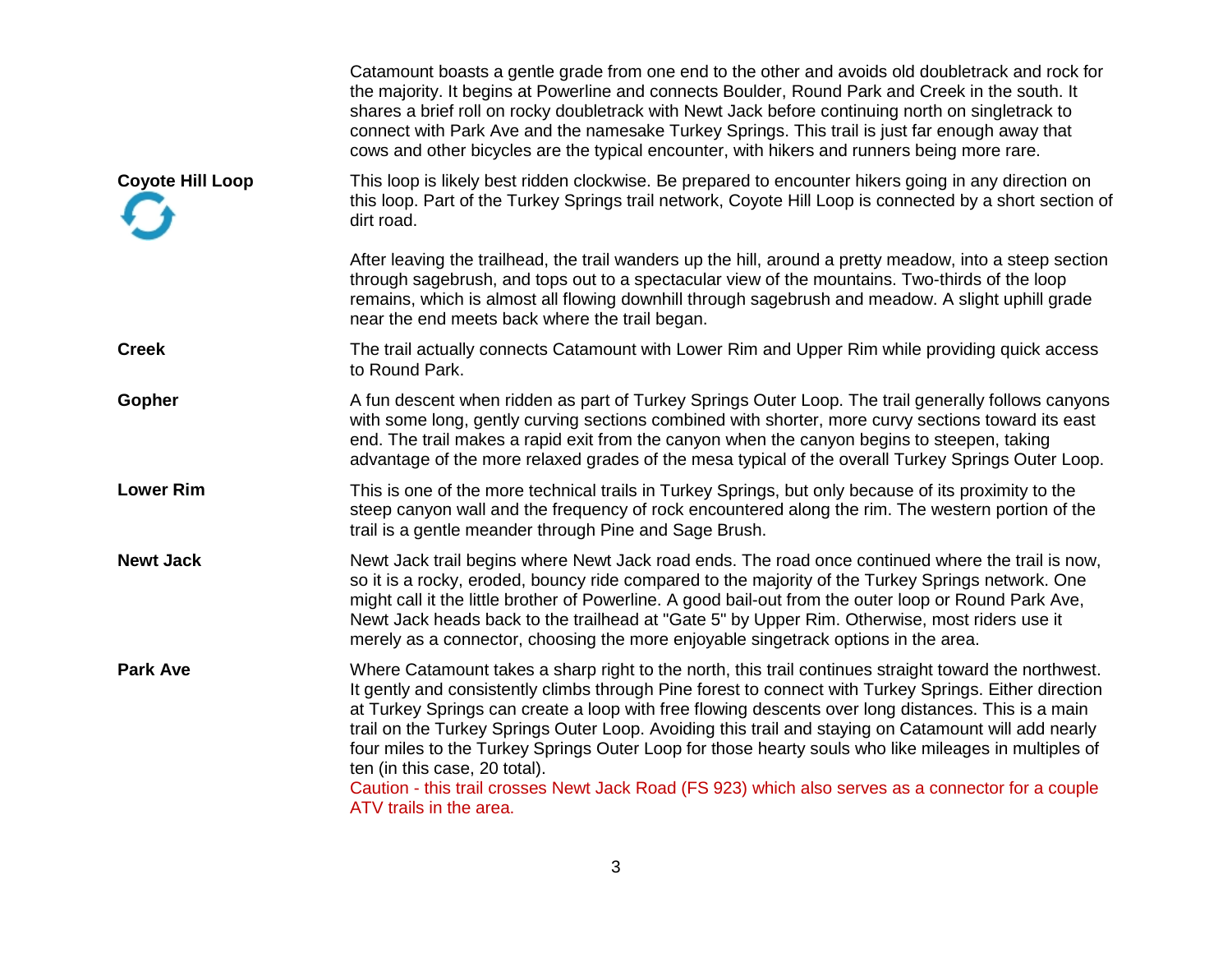| <b>Powerline</b>                    | The eastern half of the trail crosses Martinez Cr. canyon with a rocky descent, bash through the<br>willows at the bottom, and a steep, rocky, technical section to gain the west rim of the canyon. From<br>there, it tends to follow the overhead power line more closely. The western half of the trail is an old,<br>rocky, eroded road following the power line. There is no parking for this trail though it does begin at<br>the subdivision roads.                                                                                                                                                                              |
|-------------------------------------|-----------------------------------------------------------------------------------------------------------------------------------------------------------------------------------------------------------------------------------------------------------------------------------------------------------------------------------------------------------------------------------------------------------------------------------------------------------------------------------------------------------------------------------------------------------------------------------------------------------------------------------------|
| <b>Quakie Spring</b>                | Quakie Spring is included on the official Turkey Springs mountain bike trail network map, and<br>wanders off the edge of the map at about the point where it starts to get difficult. The novice may<br>want to turn around at this point.                                                                                                                                                                                                                                                                                                                                                                                              |
|                                     | The hard section is easily identified by its steep descent into a narrow canyon over rocky sections.<br>After crossing the creek bottom the trail mellows out and crosses Devil Creek to meet up with Devil<br>Creek Trail (603), which is more of a horse trail than a bicycle trail. For those who like adventure and<br>exploring in the "back country," this is your starting point. Access any number of "mostly" rideable<br>horse trails that are also open to bicycle use.                                                                                                                                                      |
| <b>Round Park</b>                   | Connecting to Gopher on the west end and Catamount on the east end, this trail slices through the<br>middle of Turkey Springs Outer Loop with a mostly smooth, winding, constant grade except for a<br>brief steep section near the middle. Cross two fence lines, both with a bike cattle guard and gate. A<br>steep and rocky, but short-lived section resides toward the east end. Otherwise, the trail is fast and<br>free-flowing with some regular tight turns and blind spots. The most technical section is a quick hop<br>over a fallen log that has been built up on both sides with other logs to make it easy to ride-over. |
| <b>Turkey Springs</b>               | Turkey Springs trail technically begins a short distance south of the trailhead at Turkey Springs<br>because it shares a short distance with a motorized trail at the beginning. Once departed from the<br>motorized trail, Turkey Springs trail generally parallels Turkey Springs road as it wanders through<br>Pine forest, touches occasional exposed rock surface, enters a meadow here and there, and<br>brushes the Aspens. This trail accesses Catamount, Park Ave, and Gopher and is roughly the<br>highest trail in the Turkey Springs network, so it's all downhill, swooping and fast from here!                            |
| <b>Turkey Springs Outer</b><br>Loop | Entering the Gate 5 trailhead off Pagosa Blvd. takes the rider on a short section of Upper Rim to join<br>with Newt Jack. Two minor rocky sections at the beginning may have you thinking twice if you're a<br>beginner, but don't get discouraged! Just hike a bike for 10 feet and don't worry about it again for 15<br>solid miles!                                                                                                                                                                                                                                                                                                  |
|                                     | Newt Jack is probably the least desirable of the trails encountered on the loop, with its rocky, "jostle-<br>your-teeth-out" former two-track character. That said, it is short lived and crosses a nice little creek<br>setting. Leave the rocks and erosion behind and quickly forget them on the superb, smooth<br>singletrack of Catamount (313). By now, a person is just far enough out that cows and other bicycles<br>are the typical encounter, with hikers and runners becoming more rare. It is very easy to miss the                                                                                                        |